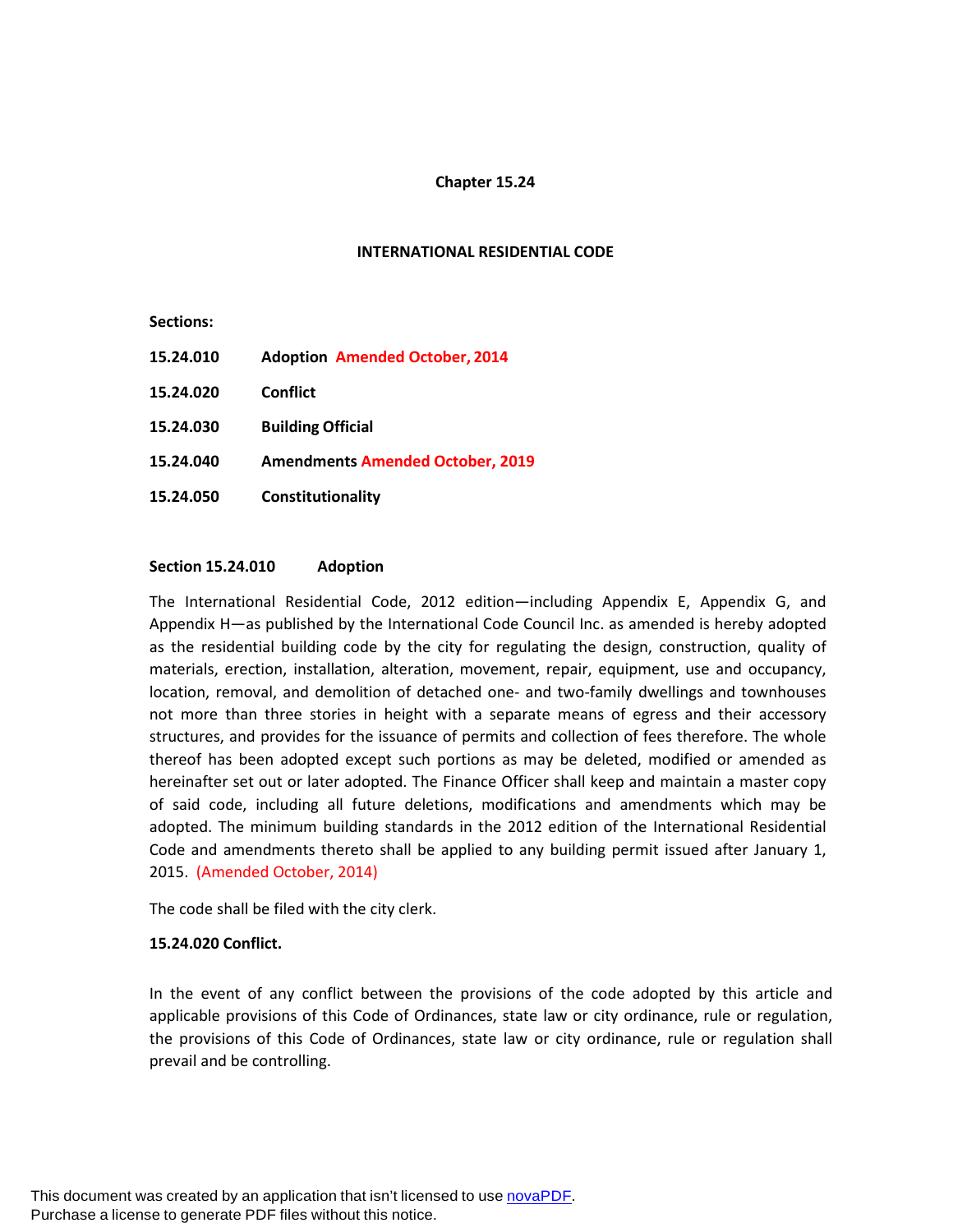## **15.24.030 Building Official.**

The building official, member of the board of appeals or employee charged with the enforcement of this code, while acting for the jurisdiction in good faith and without malice in the discharge of the duties required by this code or other pertinent law or ordinance, shall not thereby be rendered liable personally and is hereby relieved from personal liability for any damage accruing to persons or property as a result of any act or by reason of an act or omission in the discharge of official duties. Any suit instituted against an officer or employee because of an act or omission performed by that officer or employee in the lawful discharge of duties and under the provisions of this code shall be afforded all the protection provided by any immunities and defenses provided by other applicable state and federal laws.

This code shall not be construed to relieve or lessen the responsibility of any person owning, operating or controlling any building or structure for any damages to persons or property caused by defects, nor shall the city, its officers and employees be held as assuming any such liability by reason of the inspections authorized by this code or any permits or certificatesissued under this code.

## **15.24.040 Amendments.**

#### **15.24.041**

The following sections of the "2012 International Residential Code" are not adopted by the City:

R303.4 Mechanical Ventilation

N1102.4.1.2 (R402.4.1.2) Testing

R309.5 Fire Sprinklers

R501.3 Fire Protection of Floors.

# **15.24.042**

The following Sections of the "2012 International Residential Code" are hereby adopted by the City:

R602.12 Simplified Wall Bracing

R802.11.1 Uplift Resistance

N1101.3 (R101.4.3) Additions, Alterations, Renovations and Repairs.

Table N1102.1.1 (R402.1.1) Insulation And Fenestration Requirements By Component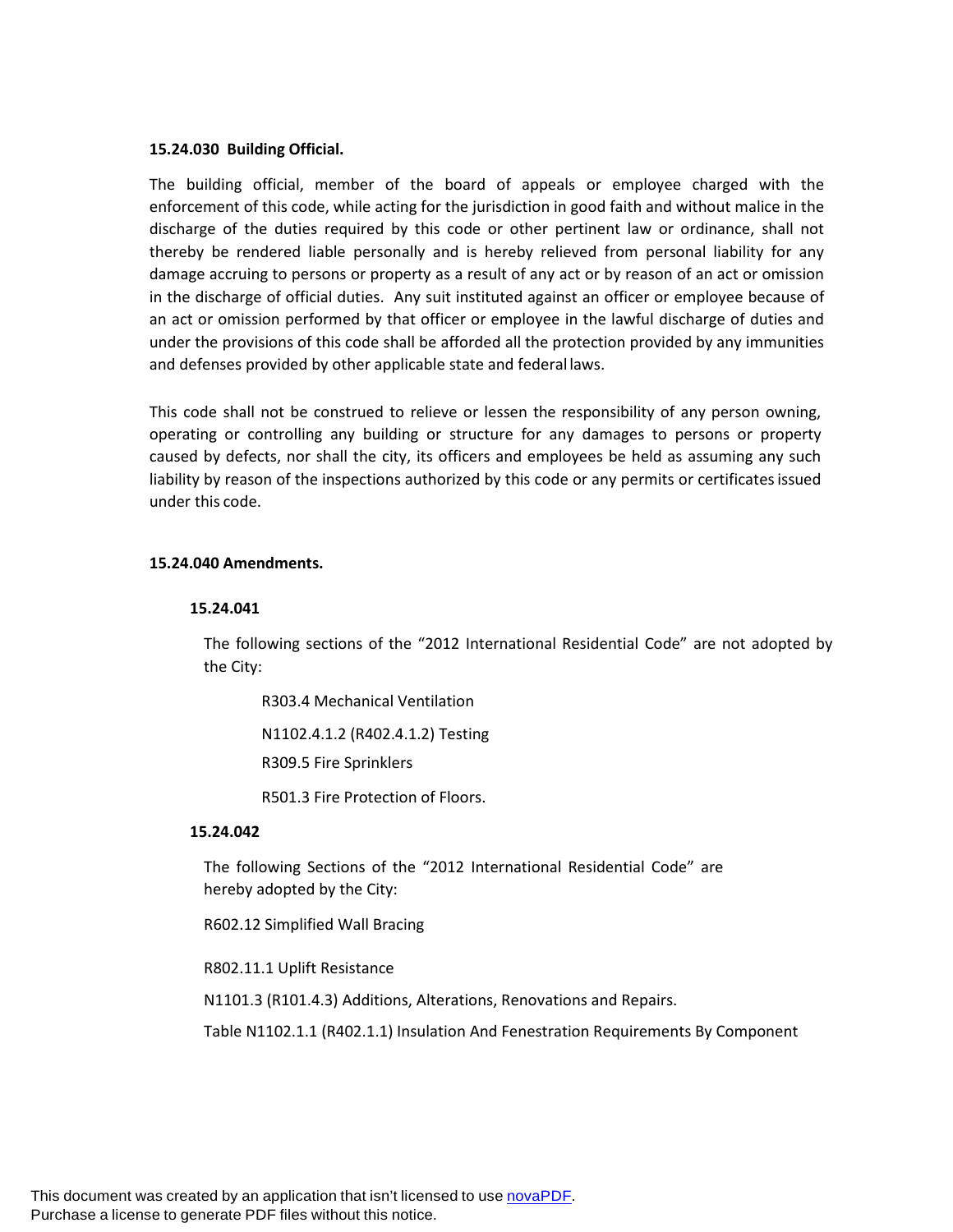| CLIMATE<br>ZONE | FENESTRATION U-<br><b>FACTOR</b> | SKYLIGHT U-<br><b>FACTOR</b> | GLAZED<br><b>FENESTRATION</b><br>SHGC | CEILING R-<br>VALUE | <b>WOOD FRAME</b><br><b>WALL R-VALUE</b> | <b>MASS</b><br>WALL<br><b>R-VALUE</b> | <b>FLOOR</b><br><b>R-VALUE</b> | BASEMENT<br>WALL<br><b>R-VALUE</b> | <b>SLAB</b><br><b>R-VALUE</b> | CRAWL<br>SPACE<br>WALL<br>VALUE |
|-----------------|----------------------------------|------------------------------|---------------------------------------|---------------------|------------------------------------------|---------------------------------------|--------------------------------|------------------------------------|-------------------------------|---------------------------------|
| 6               | .32                              | .55                          | <b>NR</b>                             | 49                  | 20 OR 13+5                               | 15-19                                 | 30                             | 10/13                              | 10, 4FT                       | $10 - 13$                       |
|                 |                                  |                              |                                       |                     | 20+5 OR 13 +10                           | 19-21                                 |                                | 15-19                              |                               | $15 - 19$                       |

N1102.2.8 (R4102.2.8) Basement Walls

## **15.24.043**

In the "2012 International Building Code," Section 3 of Sub-Section 1025 – Emergency Escape and Rescue be amended to read as follows:

1025.3 Maximum height from floor. Emergency escape and rescue openings shall have the bottom of the clear opening not greater than 48 inches (1220 mm) measured from thefloor.

## **15.24.044**

In the "2012 International Building Code," Section 1.4 of Sub-Section 406 – Separation shall be amended to read as follows:

406.1.4 Separation. Separations shall comply with the following:

1. The private garage shall be separated from the dwelling unit and its attic area by means of a minimum of 5/8 – inch (15.9 mm) gypsum board applied to the garage side. Garages beneath habitable rooms shall be separated from all habitable rooms above by not less than5/8

– inch Type X gypsum board or equivalent. Door openings between a private garage and the dwelling unit shall be equipped with either solid wood doors, or solid or honeycomb core steel doors not less than 1 3/8 inches (35.9 mm) thick, or doors in compliance with Section 715.3.3. All doors must be self closing. Openings from a private garage directly into a room used for sleeping purposes shall not be permitted.

2. Ducts in a private garage and ducts penetrating the walls or ceilings separating the dwelling unit from the garage shall be constructed of a minimum 0.019 – inch (0.48 mm) sheet steel and shall have no openings into the garage.

3. A separation is not required between a Group R-3 and U carport provided the carport is entirely open on two or more sides and there are not enclosed areasabove.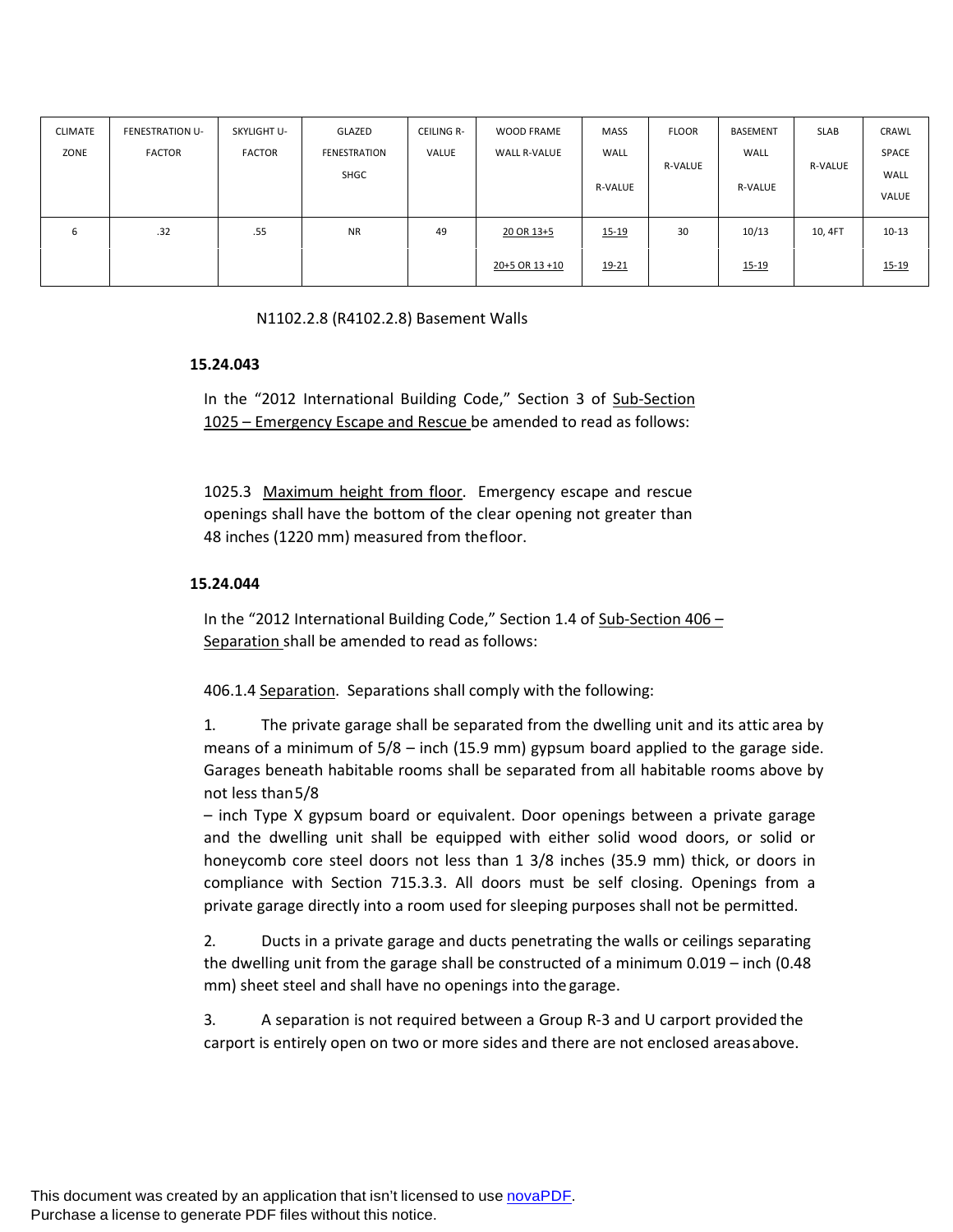## **15.24.045 Porches and terraces in front yards.**

An open, unenclosed porch may project into a required front yard for a distance not exceeding ten (10) feet. Balconies and paved terraces may project into a required front yard for a distance not exceeding six feet. An enclosed vestibule containing not more than forty (40) square feet may project into a required front yard for a distance not to exceed four (4) feet.

# **15.24.046 General Construction Requirements**

Section R302.1 Exterior Walls - Exception 2 is amended to read: Detached garages accessory to a dwelling are not required to provide wall protection when the building area does not exceed 1000 square feet and the exterior wall is located not less than 3 feet from the property line. Roof eave projections shall extend not less than 12 inches to a property line.

Section R310.1 Emergency Escape and Rescue Required – is amended to by adding the following sentence to the section: In basements, the sill height of an emergency escape and rescue opening may be measured from an elevated landing, provided the landing is not less than 36 inches in width and not less than 20 inches out from the exterior wall, and not more than 24 inches in height. The elevated landing and its supporting structure shall be permanently affixed to the wall and floor below the openable emergency escape and rescue window.

Section R404.1 Concrete and Masonry Foundation Walls – Paragraph 2 is amended to read: Floor joists and blocking shall be connected to the sill plate at the top of the wall with three 8d nails toe nailed to the sill or girder.

Paragraph 3 is amended to read: Sills plates shall be bolted to the foundation or foundation wall with not less than ½ inch nominal diameter steel bolts embedded at least 7 inches into the concrete or masonry and spaced not more than 4 feet apart. There shall be a minimum of two bolts per piece with one bolt located within 12 inches of each end of each piece. A properly sized nut and washer shall be tightened on each bolt to the plate.

# Paragraph 5 is deleted.

Section 903.4.2 Alarms – is amended to read: Approved audible devices shall be connected to every automatic sprinkler system. Such sprinkler water flow alarm devices shall be activated by water flow equivalent to the flow of a single sprinkler of the smallest orifice size installed in the system. Alarm devices shall be provided on the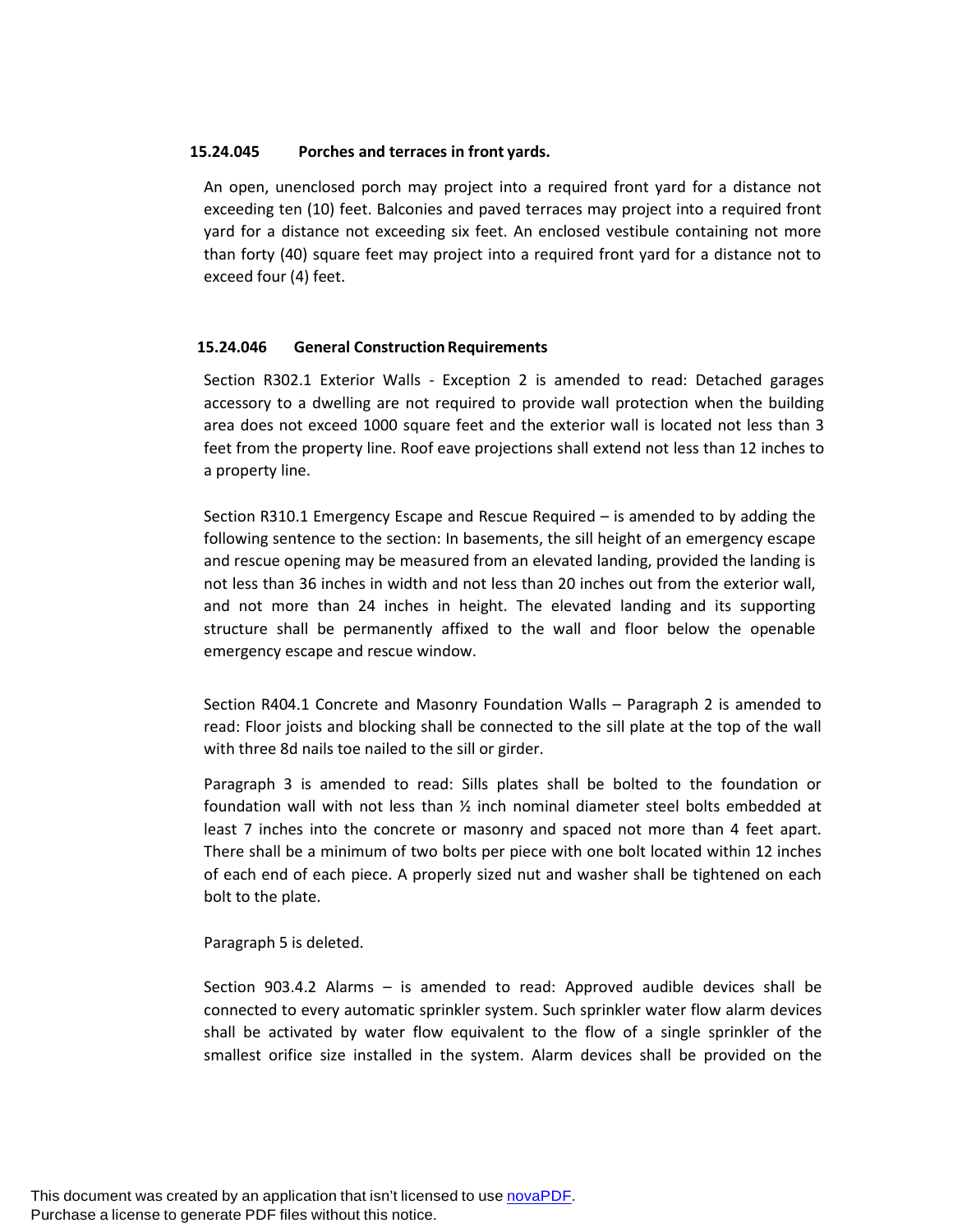exterior of the building in an approved location. Approved audible visual alarms to alert the occupants of the building shall be installed throughout the building in accordance with NFPA 72 and as required by the authority having jurisdiction. Where a fire alarm system is installed, activation of the automatic sprinkler system shall activate the buildings fire alarm system.

Section R907.3 Re-covering Versus Replacement – Paragraph 4 is deleted.

Table R301.2 (1) Climatic and Geographic Design Criteria – is amended by inserting the following climate and geographical design criteria. The following Table shall be applicable to the General Design Requirements of the 2012 IRC and 2012 IBC.

| Ground<br>Snow Load | Wind<br>Speed<br>(mph) | Seismic Design<br>Category | Weathering<br>(concrete)<br>masonry) | Frost Line<br>Depth | Termite Damage |
|---------------------|------------------------|----------------------------|--------------------------------------|---------------------|----------------|
| 35                  | 90                     | A                          | Severe                               | 42 inches           | Slight         |

| Decay  | Winter         | Ice Shield | Flood Hazard NFIP | Air Freezing | Mean Annual |
|--------|----------------|------------|-------------------|--------------|-------------|
| Damage | Design<br>Temp | Required   | Adopted           | Index        | Temperature |
|        |                |            |                   |              |             |
| Slight | $-7F$          | Yes        | 1979              | 2000         | 48.3 F      |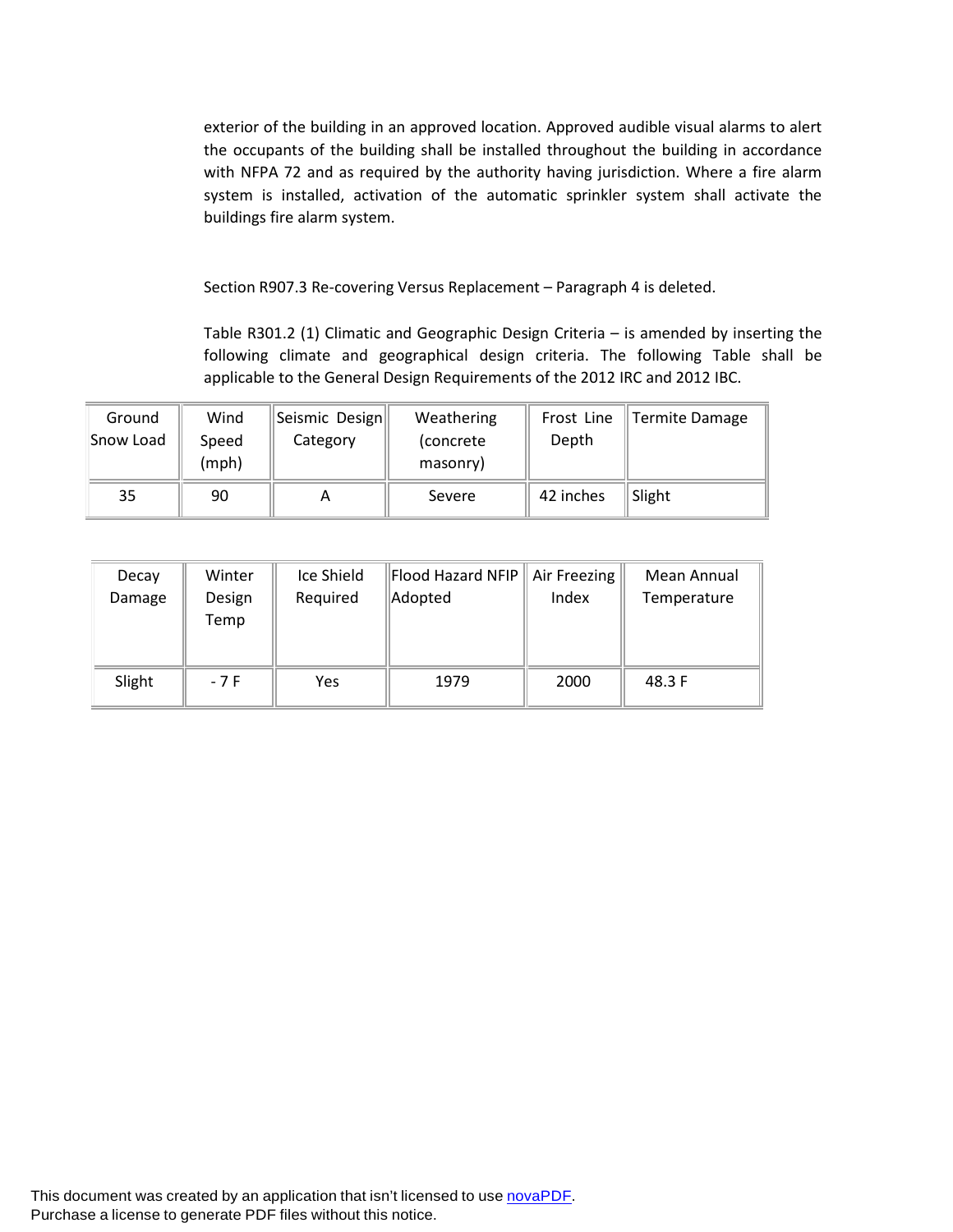- Notes: a) Foundations may support a roof in addition to the stipulated number of floors.
	- b) Foundations supporting only roofs shall be as required for supportingone floor.
	- c) The ground under the floor is permitted to be excavated tothe footings top elevation.
	- d) All footings shall have at least two (2) #4 reinforcement bars parallel floor.

| Trench Footings - Single Story Light Frame Construction Only |                                             |                                                                                                         |                                             |                                  |  |  |  |  |
|--------------------------------------------------------------|---------------------------------------------|---------------------------------------------------------------------------------------------------------|---------------------------------------------|----------------------------------|--|--|--|--|
| Number of<br><b>Floors</b><br>Supported By<br>Foundation     | Minimum<br>Width of<br>Footings<br>(inches) | Minimum Depth of<br><b>Foundation Below</b><br>Natural Surface of<br>Ground or Finish<br>Grade (inches) | Minimum Vertical   Minimum<br>Reinforcement | Horizontal<br>Reinforcement      |  |  |  |  |
| 8                                                            |                                             | 42                                                                                                      | #4 at 48" o.c.                              | $\parallel$ #4 top and<br>bottom |  |  |  |  |

- Notes: a) Foundations may support a roof in addition to the stipulated number of floors.
	- b) Soil bearing pressure shall be a minimum of 2000 psi.
	- c) Structural spans shall not exceed 16 feet.

Table 1805.4.2 Floors supporting walls of Light Frame Construction – is amended by adding the following table.

|                                                                             | Monolithic Slab Footings - Group U (Utility) Type Structures<br>Only |                                         |                                     |                                        |
|-----------------------------------------------------------------------------|----------------------------------------------------------------------|-----------------------------------------|-------------------------------------|----------------------------------------|
| Minimum Width<br>Maximum<br><b>Building Area</b><br>of Footings<br>(inches) |                                                                      | Minimum Depth<br>of Footing<br>(inches) | Minimum Horizontal<br>Reinforcement | Minimum Floor<br>Thickness<br>(inches) |
| 1000 Sq. Ft.                                                                | 12                                                                   | 12                                      | $\#4$ top and bottom                | 3.5                                    |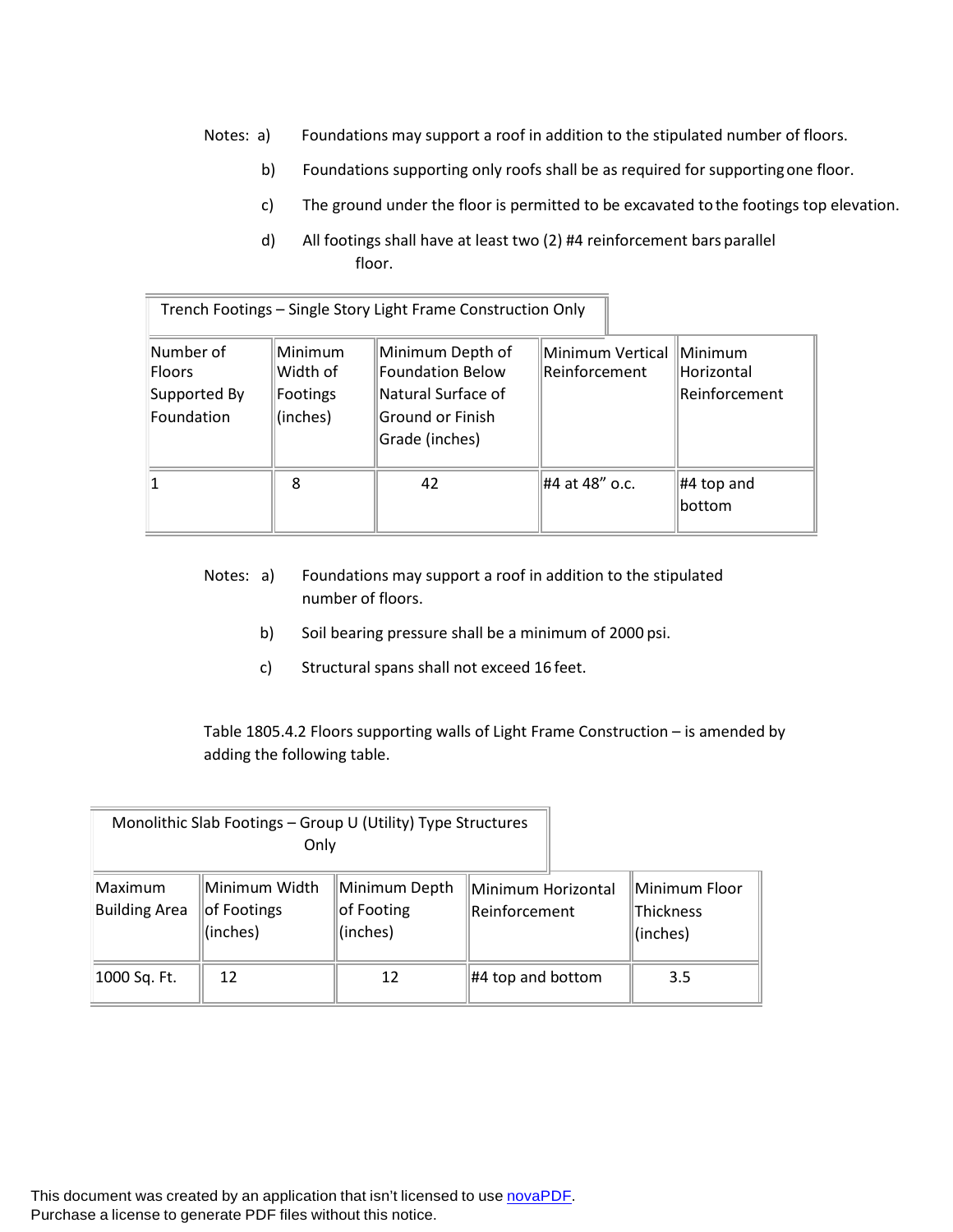Note: a) Footings or foundation shall extend a minimum 6 inches abovethe finished grade.

> b) Footings shall support not more than 16 inches of masonry blockor concrete.

c) Monolithic Slab Footings are not permitted when any portion ofthe footing is to be located less than six feet to a Group R - Residential Occupancy Use.

Table 1805.4.2 Floors supporting walls of Light Frame Construction – is amended by adding the following table:

|                                     | Monolithic Slab Footings - Group U (Utility) Type Structures<br>Only |          |                   |               |
|-------------------------------------|----------------------------------------------------------------------|----------|-------------------|---------------|
| Maximum                             | Minimum                                                              | Width of | Minimum Depth     | of Minimum    |
| Horizontal<br>Building<br>Thickness | Minimum<br>Area Footings<br>(inches)                                 | (inches) | Footing (inches)  | Reinforcement |
| 1250 Sq. Ft.                        | 12                                                                   | 12       | #4 top and bottom | 3.5           |

Note:

- a) Footings or foundation shall extend a minimum 6 inches above the finished grade.
- b) Footings shall support not more than 16 inches of masonry block or concrete
- c) Monolithic Slab Footings are not permitted when any portion of the footing is to be located less than six feet to a Group  $R -$  Residential Occupancy Use.

(Amended October, 2019)